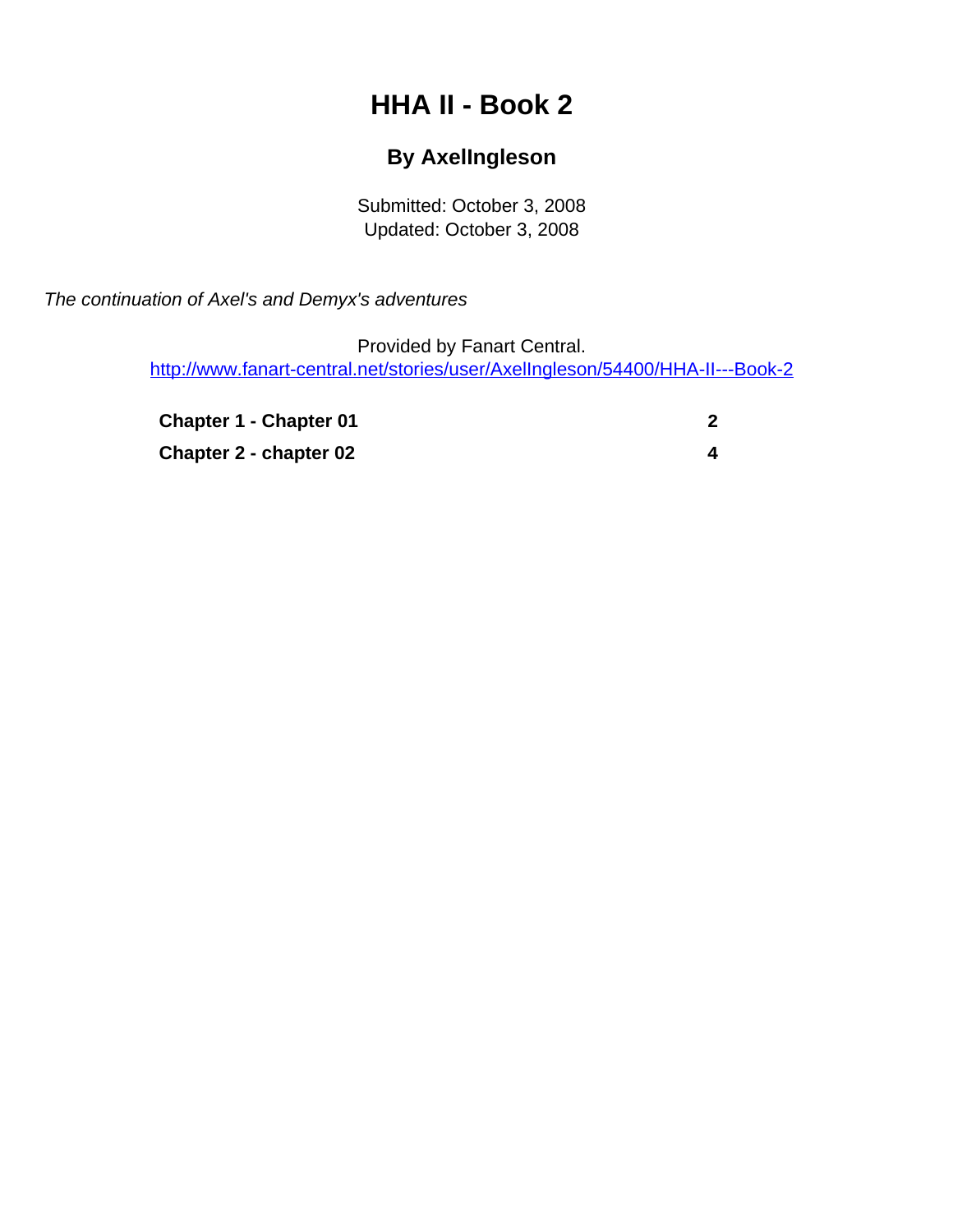## **1 - Chapter 01**

#### <span id="page-1-0"></span>HEARTLESS HUNTER AXEL II BOOK II

Demyx threw up for the tenth time that week and returned to bed. The whole business with the cave of fire had left him feeling a bit sick. He was very sensitive to heat and only the adrenaline rush of having to save Axel had kept him from feeling it during his mission. Now, with the fire mage feeling better, his body had finally succumbed to the combination of heat and exhaustion.

It would be a while before he felt better. Until then, he would lie low and hope that the others didn't have too much work for him to do.

He was glad that Axel would not be leaving him. That fear had plagued him during the entire journey home. True, it had been a quick journey, but the concern had existed nonetheless. At least that worry would be there to exacerbate things.

Axel walked into the room and sat at the edge of the bed. "How're you feeling, Dem?"

"As well as can be expected," Demyx admitted. "I just threw up again."

"Perhaps we should have you looked at," Axel suggested. "You should have stopped being sick by now. It's been almost a week since you were subjected to all that heat. There's no way you can still be sick from that, no matter how sensitive you are."

"I don't want people poking and prodding me," Demyx pouted.

"And I don't want you to be sick anymore," Axel told him. "So I think its best that you put up with a little poking and prodding. It'll only take a few minutes."

"Fine," Demyx gave in. "But I'm only doing this for you."

Axel accompanied Demyx to the infirmary.

"He's still feeling sick," he told the doctor.

"Well, let's have a look at you, then, shall we?" the doctor said, to Demyx. "Hop on up here," he indicated the table.

Demyx got up reluctantly and looked over at Axel with eyes that clearly said that he did not want to be there.

The doctor examined Demyx carefully. "So, why don't you tell me what you're feeling?" he asked.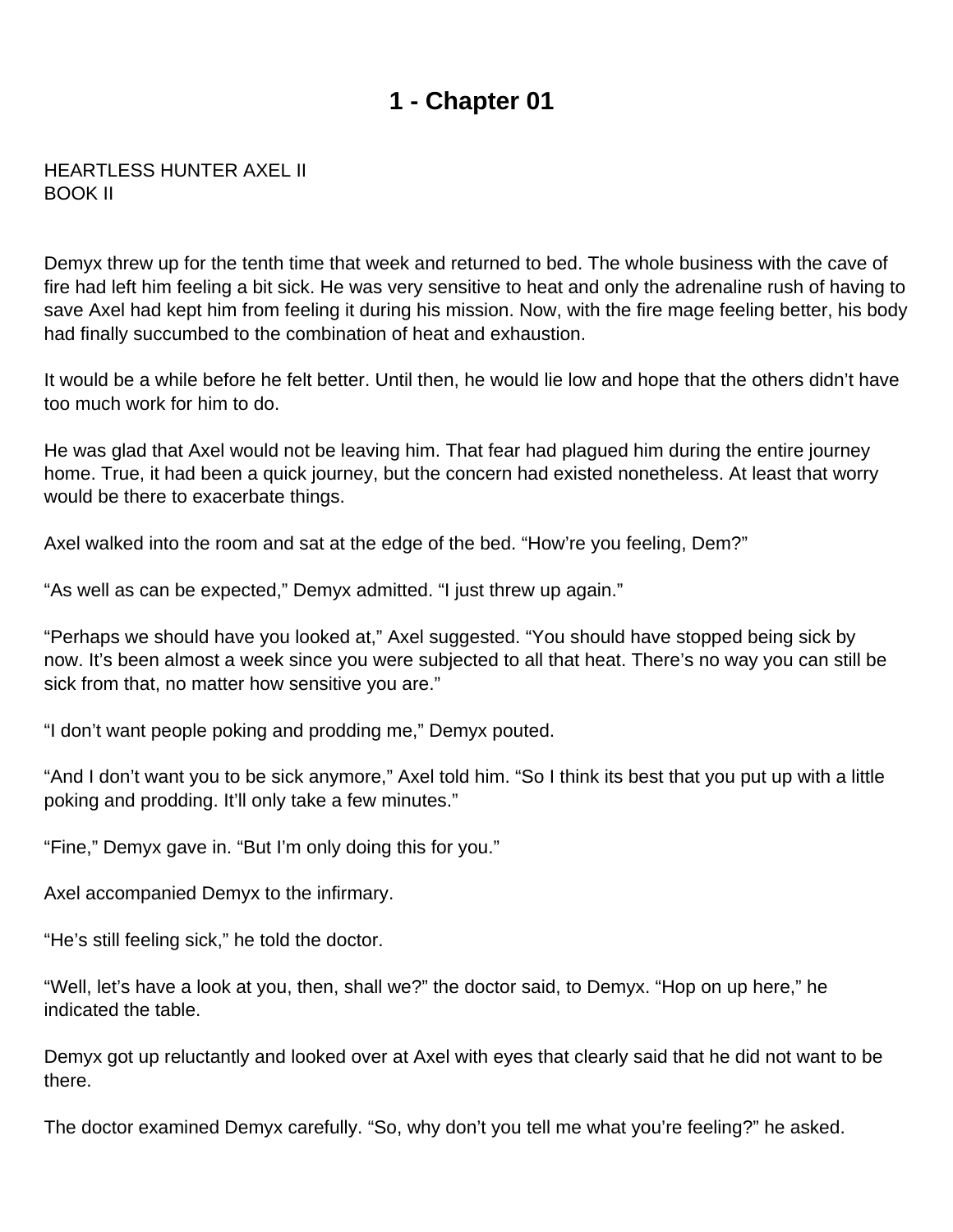"I can feel heat," Demyx told her. "Especially in my abdomen. It almost feels like I've been set on fire, except that the heat isn't so- sharp."

"Hm, this is interesting," the doctor mused as he continued his examination. "It looks as though somehow your body has been affected by the ethereal flame."

"Will it kill him?" Axel asked, worriedly.

"Not likely," the doctor assured him. "It seems to be manifesting itself in human form. In other words, Demyx here is effectively pregnant."

Axel stared at Demyx. Was he becoming the vessel for Kajikaze's return? If so, it was his duty to inform the tribe. But if they discovered that Demyx was a water mage...

"So, what do I do?" Demyx asked.

"Just get as much rest as you can," the doctor suggested. "You should be fine, but as you're a water mage, the heat from your pregnancy is going to wear you down considerably at the very least. I don't want you to overexert yourself."

Demyx sighed as he hopped down from the examining table. He just wanted to get back to bed and sleep for a hundred years.

"I'd like you to remain in the infirmary," the doctor told him. "At least until we determine how your body is going to react to this pregnancy."

"I'll inform King Riku," Axel told him as they walked into the bedroom that the doctor had chosen for Demyx. "He'll need a new messenger until Demyx has the baby."

Demyx disappeared into the bathroom, returning a few minutes later dressed in a hospital gown. He climbed into bed and lie there as Axel tucked him in.

"Sleep well, Dem," the fire mage said, quietly.

"Mm hm," Demyx muttered as he placed his hands protectively over his abdomen and drifted off to sleep.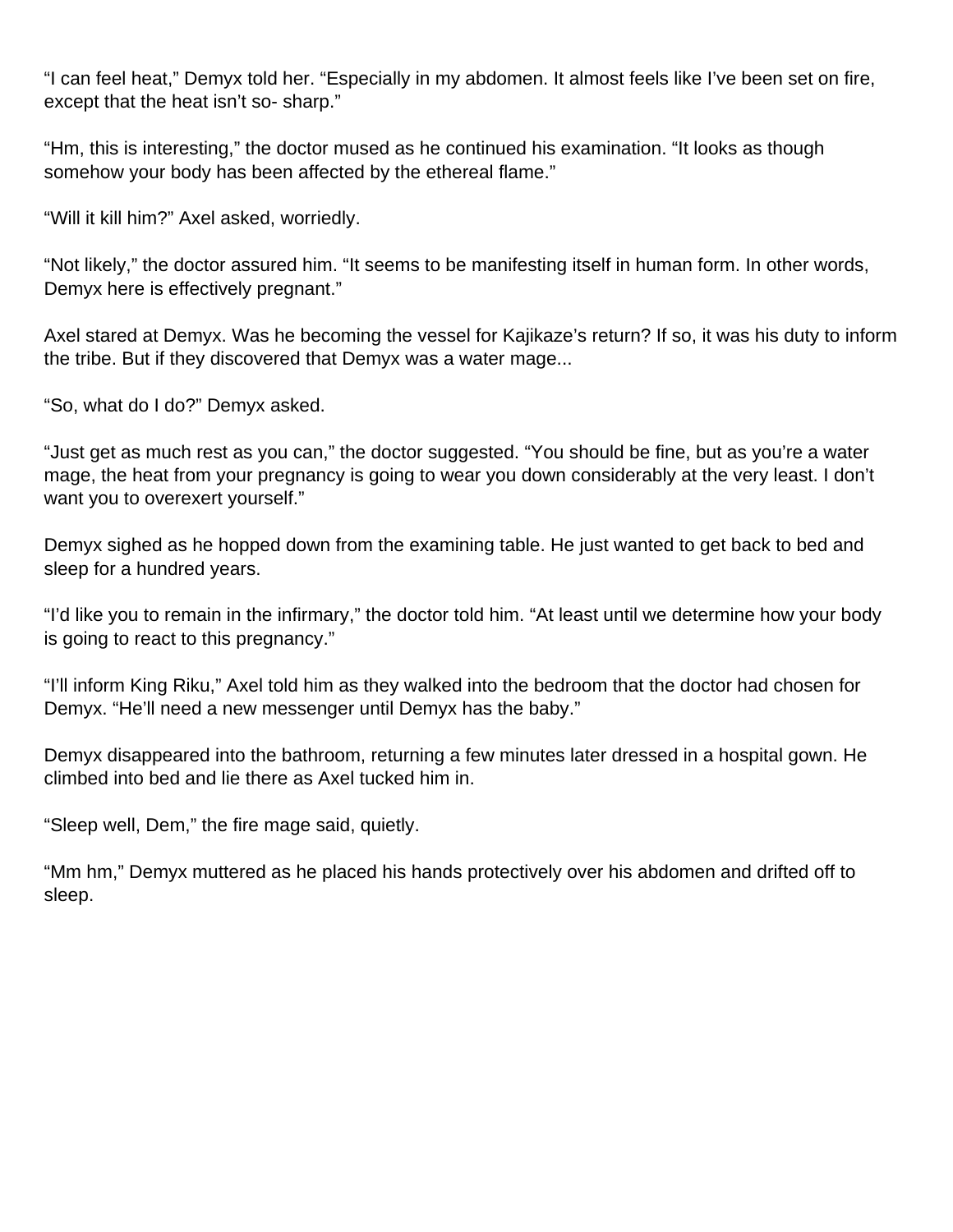## **2 - chapter 02**

#### <span id="page-3-0"></span>HEARTLESS HUNTER AXEL II BOOK II

#### CHAPTER 02

Axel walked into the throne room and bowed before King Riku. "Your majesty," he said, so respectfully that Riku was sure that he was about to ask for something, "Demyx will be out of commission for a while. The doctor has suggested that you find a temporary replacement as your messenger."

Riku considered this for a moment then turned to Sora. "Would you mind?"

"Not at all," Sora agreed.

"What's wrong with Demyx?" Riku asked.

"He's expecting," Axel replied.

"Well, congratulations," Riku said, sounding pleased.

"It's not mine," Axel told him.

Riku raised an eyebrow. "You don't mean that Demyx…"

"No! It's not like that!" Axel gasped, realizing the implication behind his words. "It was a side-effect caused by carrying the ethereal flame."

"Doesn't that mean you're pregnant, too?" Riku asked.

"No," Axel shook his head. "My body was able to absorb the flame. Demyx is a water mage so his body couldn't. I don't know why it manifested itself the way it did."

"You're worried," Riku observed.

"More like faced with a dilemma," Axel admitted. "I'm obligated by tribal law to report this, since it's possible that Demyx is carrying the reincarnation of Kajikaze. But if I do, it could very well endanger him. They would take offense at a water mage being the one chosen as the vessel for his return."

"So, what are you going to do?" Riku asked.

"I'm a traitor either way," Axel decided. "I'm going to protect Demyx. But that doesn't mean I'm going to turn my back on my tribe. If it comes down to it, I'll defend Demyx against them. But I still have to tell them about the baby."